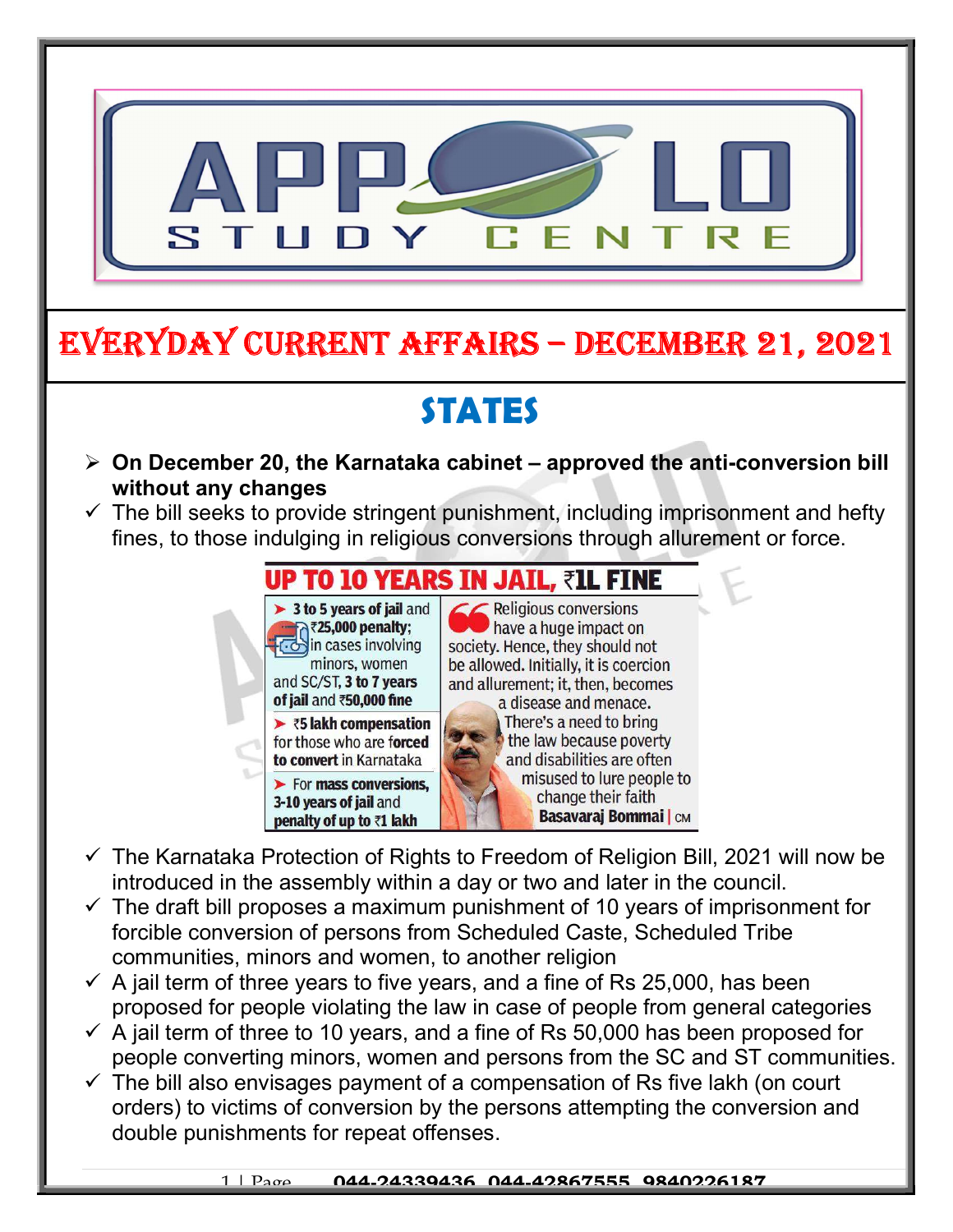- $\checkmark$  Marriages conducted with the intention of conversions can be declared null and void by a family court or a jurisdictional court.
- $\checkmark$  The bill also requires the person who gets converted to inform the district magistrate of the conversion within 30 days of conversion and must appear before the DM to confirm their identity
- $\checkmark$  According to the draft bill, conversion from one religion to another by misrepresentation, force, fraud, undue influence, coercion, allurement or marriage is prohibited
- $\checkmark$  At least seven states, including Arunachal Pradesh, Gujarat, Odisha, Himachal Pradesh, Madhya Pradesh, Jharkhand, Chhattisgarh and Uttarakhand have brought out similar proposals.

#### NATIONAL

- $\geq$  On December 20, the Lok Sabha passed the bill on electoral reforms through voice vote, including the one to link Voter ID with Aadhaar on a voluntary basis and providing multiple dates for voter registration
- $\checkmark$  Earlier last week, the Union Cabinet had cleared the bill, a long-pending demand of the Election Commission
- $\checkmark$  The Election Laws (Amendment) Bill, 2021 was introduced by Minister of Law and Justice Kiren Rijiju
- $\checkmark$  According to the Minister, the bill will cleanse the election system and eliminate multiple entries in electoral rolls
- $\checkmark$  The proposed bill will allow the youth to enroll as voters on four different dates every year - the first day of January, the first day of April, the first day of July, and the first day of October of a calendar year
- $\checkmark$  The only qualifying date is currently January 1st of each year.
- $\checkmark$  According to the bill, the electoral law will be made 'gender-neutral' for service voters.
- $\checkmark$  The change will also help to replace the word "wife" with "spouse," making the laws "gender neutral."
- $\checkmark$  Sections 20 and 60 of the Representation of the People Act, 1950 and 1951, respectively, will be amended to make elections gender-neutral for service voters.
- $\checkmark$  The RP Act's Section 14 will be amended to provide for four "qualifying" dates for eligible people to register to vote
- $\checkmark$  Section 23 of the RP Act would be altered to facilitate integration of electoral roll data with the Aadhaar ecosystem
- $\triangleright$  On December 20, the Rajya Sabha passed the Narcotic Drugs and Psychotropic Substances (Amendment) Bill, 2021 to replace the ordinance on the same.
- $\checkmark$  The Narcotics Drugs and Psychotropic Substances (Amendment) Bill-2021 was passed by Lok Sabha on December 13.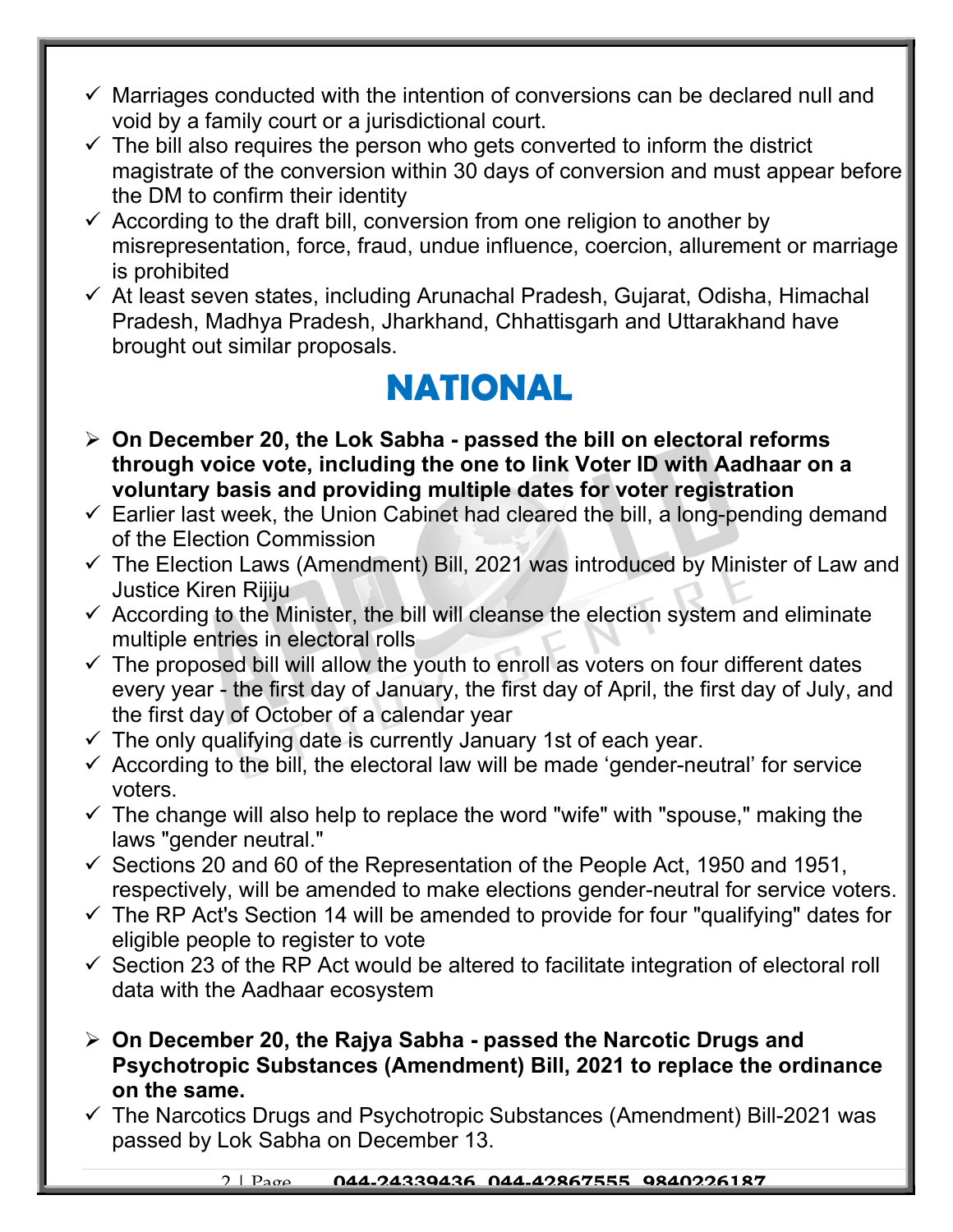- $\checkmark$  Union Finance Minister Nirmala Sitharaman moved the Bill to amend the Narcotic Drugs and Psychotropic Substances Act, 1985 aiming to correct a drafting error created by a 2014 amendment to the original legislation.
- $\checkmark$  The error crept in when the Narcotic Drugs and Psychotropic Substances (NDPS) Act was amended in 2014 to allow better medical access to narcotic drugs, and removing state barriers in transporting and licensing of essential narcotic drugs.
- $\checkmark$  The Bill replaces the ordinance which was promulgated on September 30, 2021 as Parliament was not in session then.
- $\checkmark$  The House passed the Bill by a voice vote.
- $\checkmark$  The NDPS Act regulates certain operations (such as manufacture, transport, and consumption) related to narcotic drugs and psychotropic substances.
- $\checkmark$  The Act treats financing certain illicit activities (such as cultivating cannabis or manufacturing narcotic drugs) or harbouring persons engaged in them as an offence.
- $\checkmark$  Persons found quilty of this offence are punishable with rigorous imprisonment of at least 10 years (extendable up to 20 years) and a fine of at least Rs 1 lakh
- $\checkmark$  In 2014, the Act was amended and the clause number of the definition for illicit activities was changed.
- $\checkmark$  However, the section on penalty for financing these illicit activities was not amended and continued to refer to the earlier clause number.
- $\checkmark$  This amendment will be deemed to have been in effect from 1st May 2014, the date when the 2014 amendments came into effect.
- $\checkmark$  Later, the House referred the Biological Diversity Bill to a Joint Committee of both Houses of Parliament.
- $\checkmark$  The bill seeks to relax certain rules in the Biodiversity Act 2002 in order to fasttrack research and patenting as well as empower local communities to be able to utilise resources, particularly of medicinal value, such as seeds.
- $\checkmark$  It encourages Indian system of medicine, bring more foreign investments in the chain of biological resources and decriminalise use of biological resources by 'vaids', 'hakims' and Ayush practitioners who have been practising indigenous medicines.
- $\checkmark$  The Bill was introduced by environment minister Bhupender Yadav in the Lok Sabha on December 16
- $\triangleright$  The first draft of the Delimitation commission proposes seven additional Assembly seats for Jammu and Kashmir, six in Jammu division and one in Kashmir valley
- $\checkmark$  For the first time, the commission proposed reserving nine seats for Scheduled Tribes (STs) on the basis of population, while seven seats are proposed for the Scheduled Caste (SC) community.
- $\checkmark$  With the proposed addition, the total Assembly constituencies in Jammu and Kashmir has risen to 90 from 83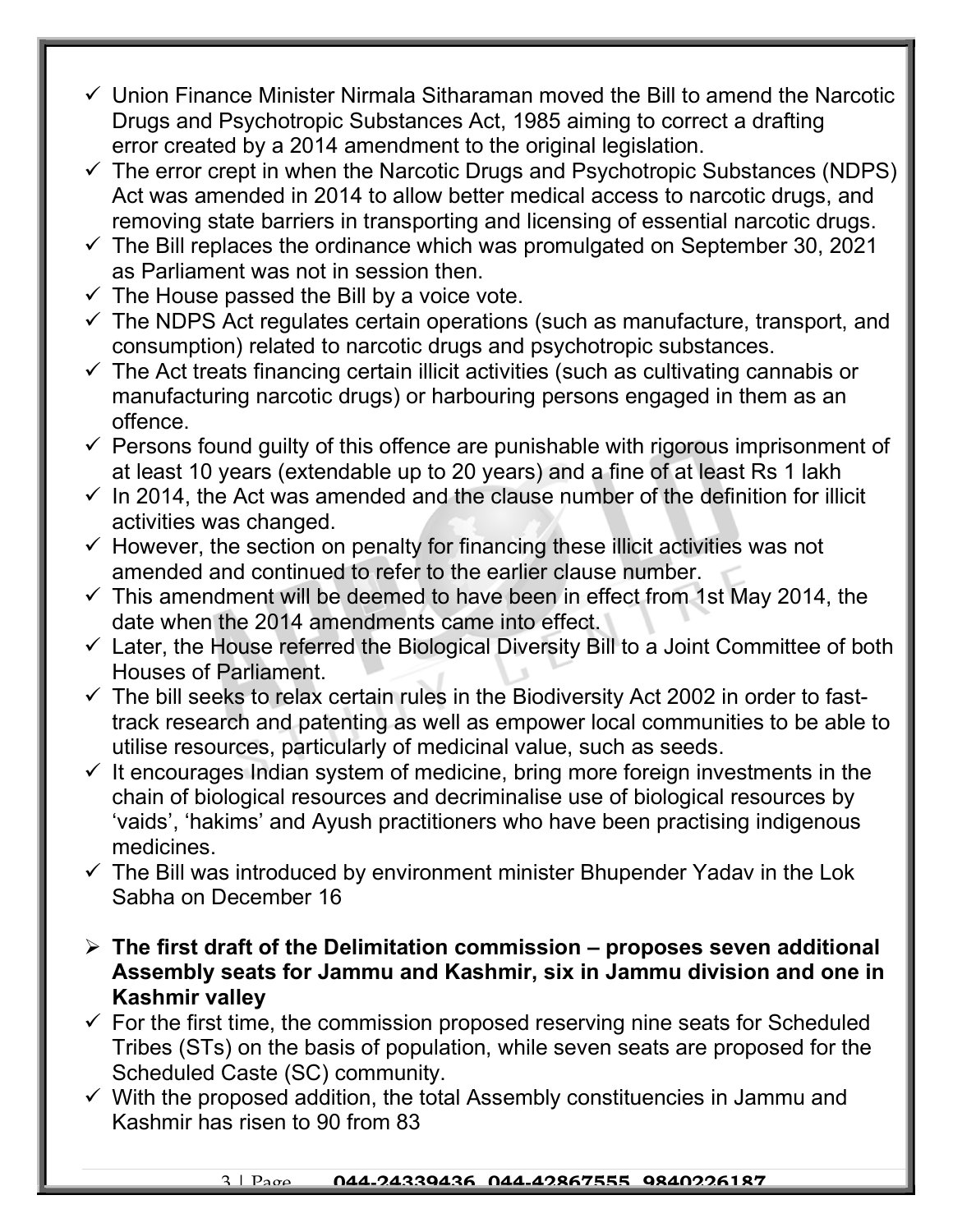- $\checkmark$  In Jammu, the number of seats has gone up to 43 from 37, and in Kashmir, by one seat to 47.
- $\checkmark$  An additional 24 seats are proposed to be reserved for Pakistan-occupied Kashmir (PoK).
- $\checkmark$  Of the seven additional Assembly constituencies in the Union Territory, one each has been proposed in the districts of Kathua, Samba, Rajouri, Reasi, Doda and Kishtwar in Jammu division, and Kupwara in the Kashmir valley.
- $\checkmark$  As per the J&K Reorganisation Act, 2019, the number of assembly seats in the Union territory of J&K are to be raised from 107 to 114 through fresh delimitation
- $\checkmark$  The Delimitation Commission was headed by Justice (Retd) Ranjana Prakash Desai.
- $\checkmark$  Chief election commissioner Sushil Chandra and J&K state election body chief are ex-officio members of the commission.
- $\checkmark$  Incidentally, the districts in J&K have increased from 12 to 20 since the last delimitation in the erstwhile state in 1995.
- $\triangleright$  India's and South Asia's first hybrid school will be virtually launched by Amitabh Kant, CEO, NITI Aayog on 24th December 2021
- $\checkmark$  Jain International Residential Hybrid School in Bangalore in southern Karnataka will offer both online and offline learning to children
- $\checkmark$  The new school will bring together teachers and pupils from across geographical locations on a single platform.
- $\checkmark$  It will start admitting students from January 2022
- $\checkmark$  The hybrid school is a joint venture between JAIN International Residential School, a part of JAIN Group, and Crimson Education, a school development organisation led by educationists and researchers
- $\checkmark$  It is affiliated to the Cambridge International Assessment International Education, UK.
- $\checkmark$  The school will offer international academic programmes right from kindergarten to Grade 12 through a network of at least 40 home campuses in 20 Indian cities.
- $\checkmark$  All subject classes will be streamed online for students through a learning operating system — TMRW — by teachers based out of different places.
- $\checkmark$  For offline activities, such as sports, practicals, etc, students will be tied up with a school – called a home campus - close to their place of residence.
- $\checkmark$  The school team has successfully filed for a patent in the US for the Hybrid Learning Education Model (HLEM) developed by them and has already secured a copyright in India.
- $\checkmark$  The HLEM revolves around the unique concept of blending 'Parent campus' and 'Home campuses' of educational institutions.
- $\checkmark$  The Parent Campus, a Cambridge-affiliated school, will be responsible to appoint, manage and regulate the functioning of the Home campuses (a local near-by school) in all major cities and towns in India as per a predefined specification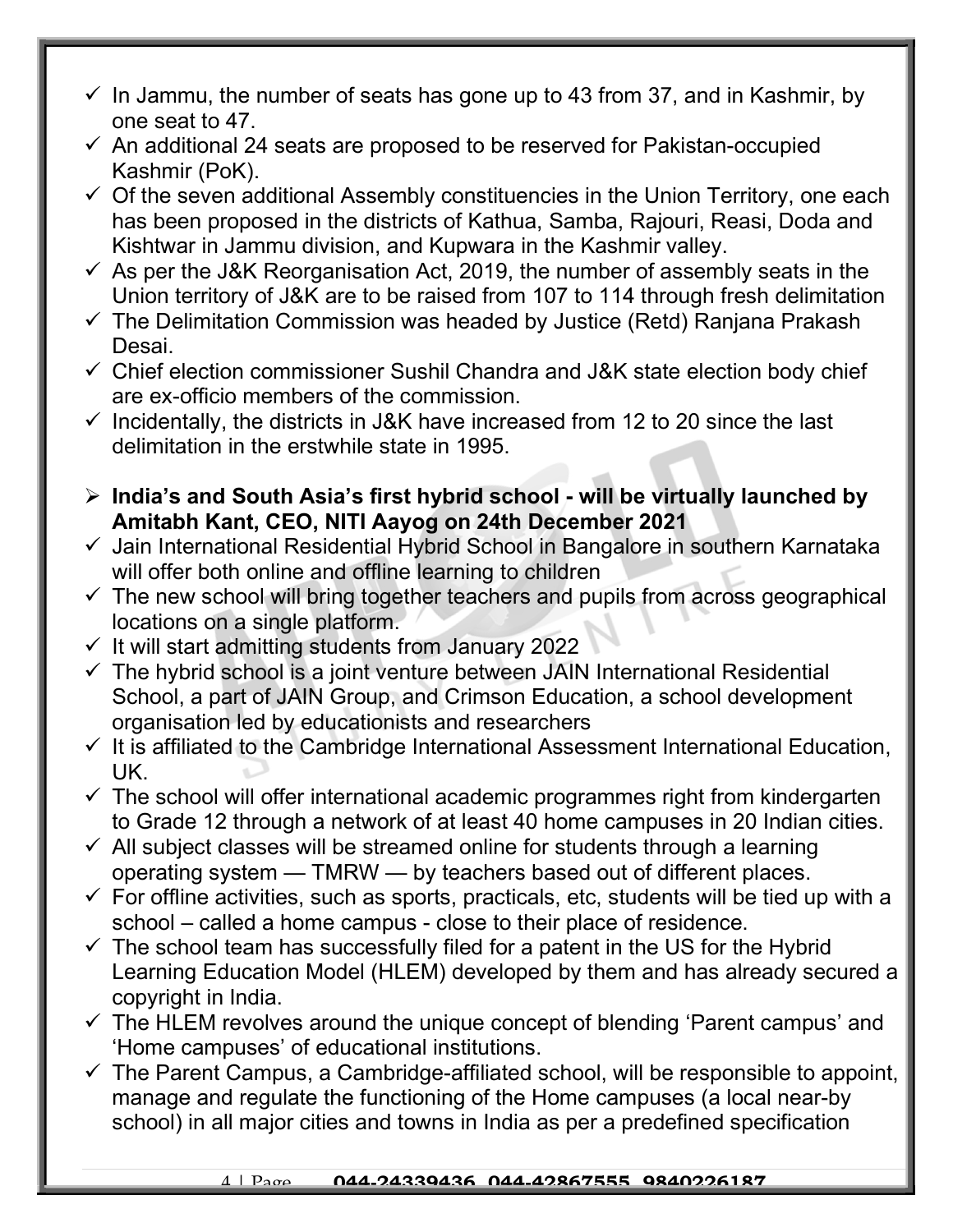- $\checkmark$  Under this concept, students have to travel to the Parent campus only to appear for their Class X and Class XII board exams
- $\checkmark$  JAIN Group is an education provider and an entrepreneurship incubator in India with three decades of presence

## INTERNATIONAL

- $\geq$  On December 20, the European Union's drug regulator approved use of the Covid-19 vaccine from US-based Novavax in people 18 years and older
- $\checkmark$  The vaccine has an efficacy of around 90%, as per the studies
- $\checkmark$  Novavax is expected to start shipping vaccines to the EU's 27 member states in January.
- $\checkmark$  Vaccines from Pfizer-Bio-NTech, Moderna, AstraZeneca and J&J had already been approved for use in the EU.
- $\checkmark$  Novavax's protein-based vaccine uses alternative technology to the other four vaccine shots.
- $\checkmark$  The company has about eight manufacturing locations, including those of the Serum Institute of India, the world's biggest vaccine maker.
- $\checkmark$  Production of the shot in India at SII has also been approved by EMA
- $\checkmark$  Earlier, on December 17, the WHO issued an emergency use listing to SII's version of Novavax's vaccine.

### **SPORTS**

 $\triangleright$  On December 19, the Uttarakhand government - named India wicketkeeper Rishabh Pant as the state's brand ambassador for promoting sports and general health.



- $\checkmark$  Uttarakhand chief minister Pushkar Singh Dhami made the announcement on the same
- $\checkmark$  Pant, 24, was born in Roorkee town in Haridwar district of Uttarakhand
- $\checkmark$  Pant has played 25 Tests, 18 ODIs, and 41 T20Is for the Indian side.
- $\checkmark$  He is also the skipper of the Delhi Capitals side in the Indian Premier League (IPL) and was retained by the franchise ahead of the 2022 edition of the tournament.